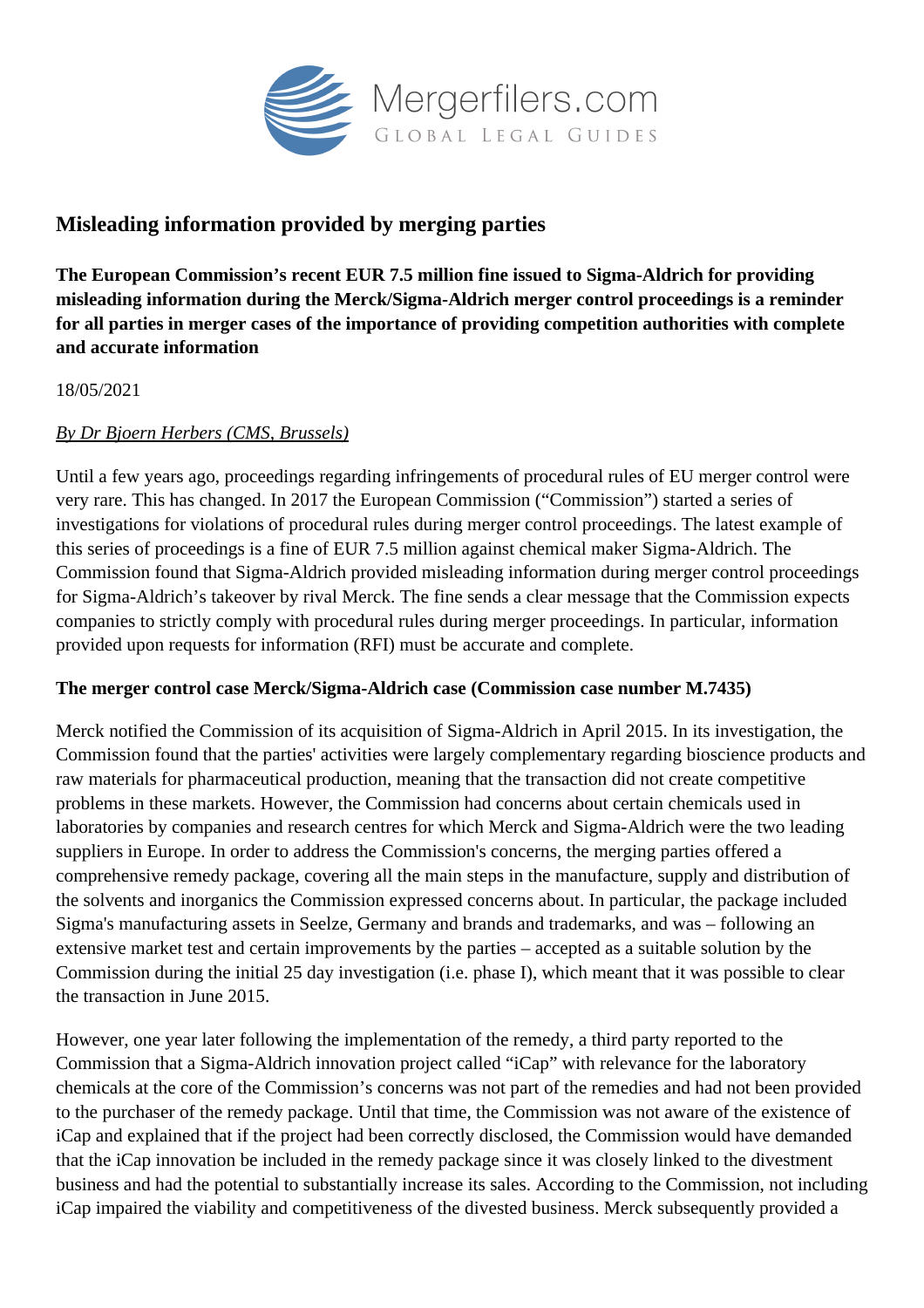license for iCap to Honeywell, the purchaser of the remedy package.

## **Subsequent proceedings for violation of procedural rules (Commission case number M.8181)**

But that was not the end of the story. Under the EU Merger Regulation, companies in a merger investigation are obliged to provide correct and non-misleading information. Suspecting that Merck and Sigma-Aldrich failed to provide the Commission with correct information about iCap, the Commission opened proceedings under Article 14.1 of the EU Merger Control Regulation and on 6 July 2017 sent a statement of objections detailing its preliminary view that Sigma intentionally and Merck negligently provided incorrect and misleading information to the Commission. Having heard the parties and following further investigations, in June 2020, the Commission issued a Supplementary Statement of Objections dropping the case against Merck, which as the purchaser prior to the closing of the transaction, had no access to Sigma-Aldrich's R&D projects. It upheld the allegations against Sigma-Aldrich.

On 3 May 2021, the Commission fined Sigma-Aldrich EUR 7.5 million for three distinct infringements by providing intentionally or at least negligently incorrect or misleading information on the iCap project. According to the Commission, Sigma-Aldrich provided, deliberately or at least negligently, incorrect or misleading information in the explanatory submission describing the remedy package and in the replies to two specific requests for information. The Commission stated that there were indications Sigma-Aldrich intended to hide the project from the Commission to avoid its transfer to the purchaser of the remedies.

## **Legal framework**

Under the EU merger rules companies must follow different procedural rules. First, they are required to notify transactions falling under the EU Merger Regulation and not to implement them until cleared by the Commission. Furthermore, during merger control proceedings, companies must provide complete and correct information, both in the notification and when replying to requests for information. Accuracy in response to an RFI not only concerns the merging parties, but also third parties being asked for their view or data during the Commission's market investigation. Other procedural rules include obligations to provide required documents during inspections, respect Commission seals and to comply with remedies imposed as conditions and obligations in clearance decisions.

To ensure that the procedural rules are followed, Article 14 of the EU Merger Regulation gives the Commission the power to:

- fine intentional or negligent infringements of "lighter" procedural rules with up to 1% of the annual turnover of the company (Article 14 (1) EU Merger Regulation);
- impose fines of up to 10% the annual turnover of the company for intentional or negligent infringements of core procedural rules such as the duty to notify transactions and to respect the standstill obligation (Article 14 (2) EU Merger Regulation).

Concerning the obligation to provide correct information, the Commission may further revoke a clearance decision under Articles 6 and 8 of the EU Merger Regulation if the decision was based on incorrect information for which one of the merging parties was responsible.

## **Decisional practice by the European Commission**

Until a few years ago, the Commission had not widely used its fining powers for procedural infringements. This changed since at least 2017 when the Commission fined [Facebook](https://ec.europa.eu/commission/presscorner/detail/en/IP_17_1369) EUR 110 million for providing misleading or incorrect information in merger control proceedings regarding the WhatsApp acquisition, and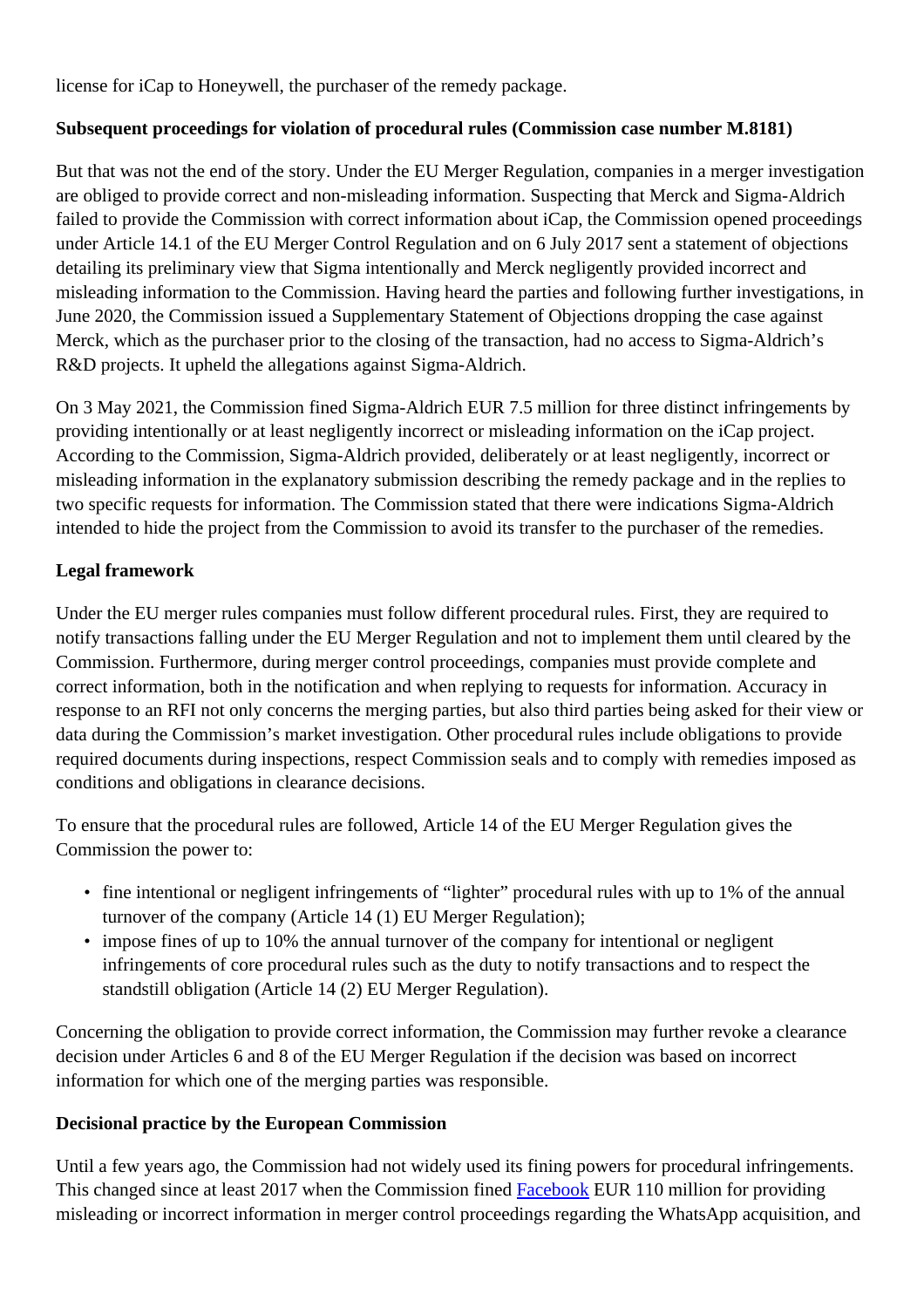opened investigations against several other companies, among them Merck and Sigma-Aldrich. In doing this, the Commission made it unequivocally clear that from now it would place greater emphasis on companies fully playing by the rules. Subsequently, the Commission fined [Altice](https://ec.europa.eu/commission/presscorner/detail/en/IP_18_3522) in April 2018 and [Canon](https://ec.europa.eu/commission/presscorner/detail/en/IP_19_3429) in June 2019 for breaches of the standstill obligation (i.e. gun jumping) as well as **General Electric** (GE) in April 2019 for providing incorrect or misleading information. The recent fine against Sigma-Aldrich is its latest action.

Looking more deeply at the cases concerning the provision of incorrect or misleading information (i.e. Facebook, GE and Sigma-Aldrich), all three companies were found to have acted negligently when they provided incorrect information (regarding Sigma-Aldrich, the Commission stated that there were "indications" the company acted intentionally). "Negligently" means that it knew or ought to have known that the information was incorrect. This shows the high standards companies must comply with when providing information in merger proceedings, even at times that the Commission's requests for information are becoming more and more extensive and – in particular, during the later phase of proceedings – the time limits for replying to request for information are becoming shorter and shorter. However, as the Commission points out, accurate information and full knowledge of the facts are essential for the Commission to make competition decisions. Large companies cannot argue that internal communication or organisational problems caused the provision of incorrect information. In the Facebook case, the Commission found that the company was at least negligent since some staff members were aware of the user matching possibility and its relevance for the Commission's assessment, as the later investigation showed.

As explained above, the Commission has the power to impose fines of up to 1% respectively 10% of the worldwide turnover of the undertakings concerned for the infringement of procedural rules, depending on their type. Concerning the determination of fines, Article 14 EU Merger Regulation states that this depends on "the nature, gravity and duration of the infringement". However, in contrast to fines under Regulation 1/2003 for the breach of Articles 101 and 102 TFEU, the Commission has not published guidelines on how it calculates fines for procedural infringements.

Although the fines can be painful, they are certainly the lesser evil compared to revoking the clearance decision, which is also an option for the Commission. So far, the Commission has not made use of this power. This is because none of the decisions were based on the incorrect information provided to the Commission during the proceedings and therefore had no impact on them:

- Facebook had informed the Commission in the **Facebook/WhatsApp merger case** that it would be unable to establish reliable automated matching between Facebook user accounts and WhatsApp user accounts, which was information the Commission later found to be incorrect. The Commission considered the information "relevant" for its decision. However, since it had also carried out an 'even if' assessment that assumed user matching as a possibility, the incorrect information provided by Facebook did not have an impact on the outcome of the clearance decision.
- GE had stated in its [notification of the LM Wind takeover,](https://ec.europa.eu/competition/elojade/isef/case_details.cfm?proc_code=2_M_8283) that it did not have certain wind turbine for offshore applications in development. Following a hint from a third party, the Commission found that GE was simultaneously offering these exact turbines to potential customers. However, since GE subsequently withdrew its notification and re-notified with the correct information later, the Commission's eventual decision was not impacted by the infringement.
- In the **Sigma-Aldrich** case, the Commission pointed out that if [Sigma-Aldrich](https://ec.europa.eu/competition/elojade/isef/case_details.cfm?proc_code=2_M_7435) had provided correct information and the innovation project had been correctly disclosed to the Commission, the project would have needed to be included in the remedy package. At first glance, this appears to have impacted the clearance decision, which included the remedies and made them binding. The remedy